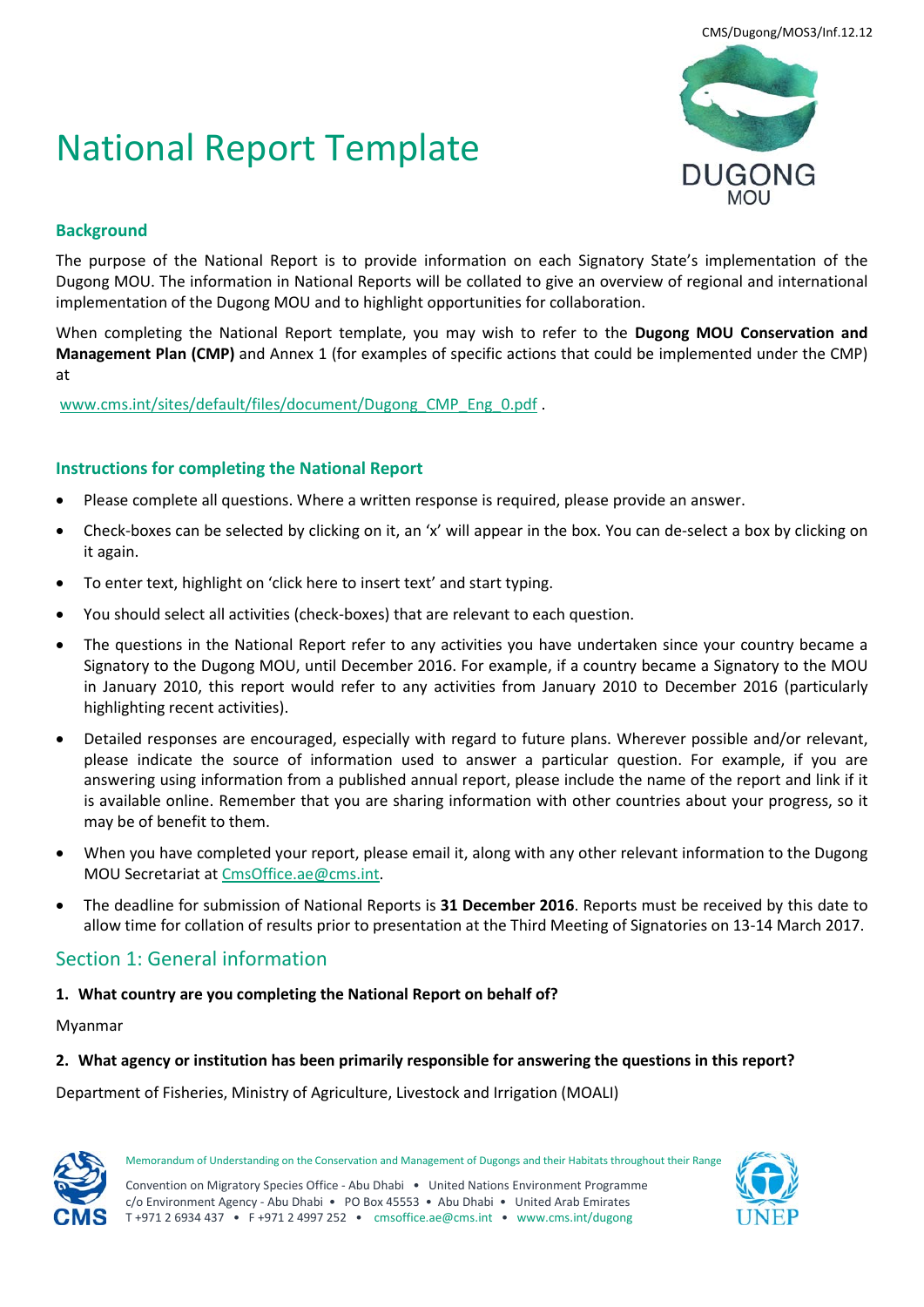**3. Please list any other agencies, institutions or non-government organisations that have provided input:**

Wildlife Conservation Society (WCS)

Flora & Fauna International (FFI)

Myanmar Marine Science Association (MSAM)

Universities, etc.

- **4. On what date did the Dugong MOU take effect in your country? i.e. what is the start date of activities reported on in this National Report?**
- 31 October 2007
- **5. On what date are you submitting this report?**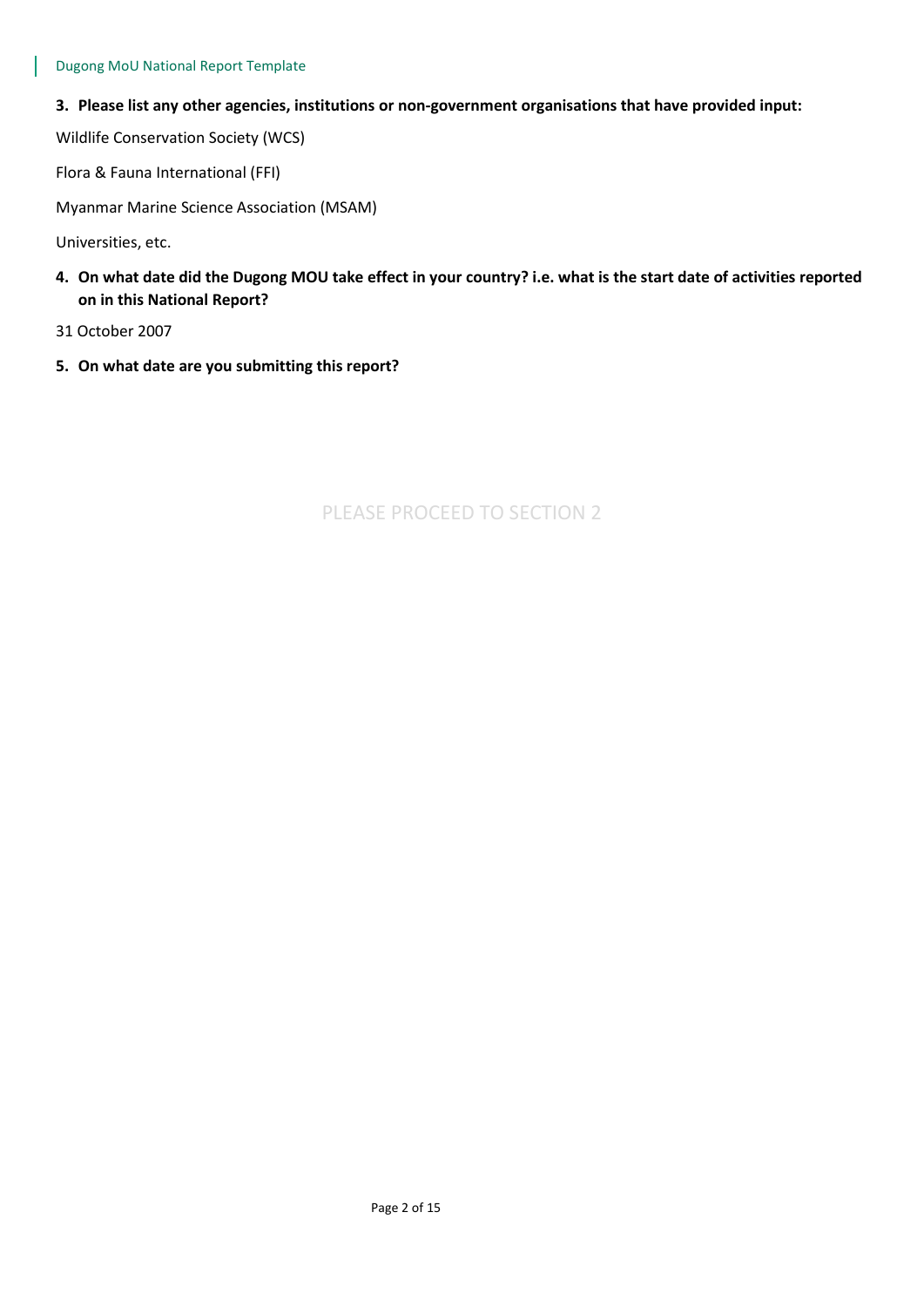# **Section 2: Dugong status**

*Questions in Section 2 address the following objectives and actions of the Dugong MOU Conservation and Management Plan:* 

- *Objective 1: Reduce direct and indirect causes of dugong mortality*
	- o *1.1 Threats facing dugong populations*
	- o *1.2 Dugong mortality in fishing activities*
	- o *1.3 Dugong mortality due to human activities*
	- o *1.4 Illegal Take of Dugongs*
	- o *1.5 Sustainable Use of Dugongs*
	- *Objective 8. Improve legal protection of dugongs and their habitats*
		- o *8.2 Legal protection*
- **6. Which of the following has your country done to identify, assess and evaluate the threats to dugong populations?**

Established baseline data collection and monitoring programmes to gather information on the nature and magnitude of threats.

 $\boxtimes$  Regularly updated existing data on threats to dugong populations and their habitats.

Determined those populations affected by traditional subsistence and customary use, incidental capture in fisheries, and other sources of mortality.

 $\Box$  Conducted socio-economic studies among communities that interact with dugongs and their habitats.

 $\boxtimes$ Other, please describe: Click here to enter text. Collecting information about bycatch, stranding carcass, recored, picture and educated local fishers, local communities about awarness about conservation.

#### **7. Has your country undertaken measures to address these threats to dugongs?**

Yes *(please continue to question 8.)*

No *(please continue to question 9.)*

#### **8. What kind of measures has your country undertaken to address these threats?**

Click here to enter text. Colloborated local NGOs and Fisher Association, Communities frequently training, education and awarness for conservation. See CMP Annex 1 for examples of measures/actions.

## **9. Which of the following has your country done to reduce the incidental capture and mortality of dugongs as a result of fishing activities (i.e. bycatch of dugongs)?**

Developed and used gear, devices and techniques to minimise incidental capture of dugongs in artisanal and commercial fisheries, such as the use of alternative gears and spatial closures.

 $\boxtimes$ Limited or controlled the use of gears known to be harmful to dugongs throughout the range of dugong.

Developed procedures and extension programmes to promote implementation of these measures.

Exchanged information and, upon request, provided technical assistance to Signatory and cooperating States to promote these activities.

 $\boxtimes$ Liaised and coordinated with fishing industries, fisheries management organisations and community groups to develop and implement activities that reduce the incidental capture and mortality of dugongs.

 $\Box$  Developed and implemented net retention and recycling schemes to minimise the disposal of fishing gear at sea and on beaches.

Provided and ensured the use of onshore facilities for the disposal of ship-borne waste.

Other, please describe: Click here to enter text.

Page 3 of 15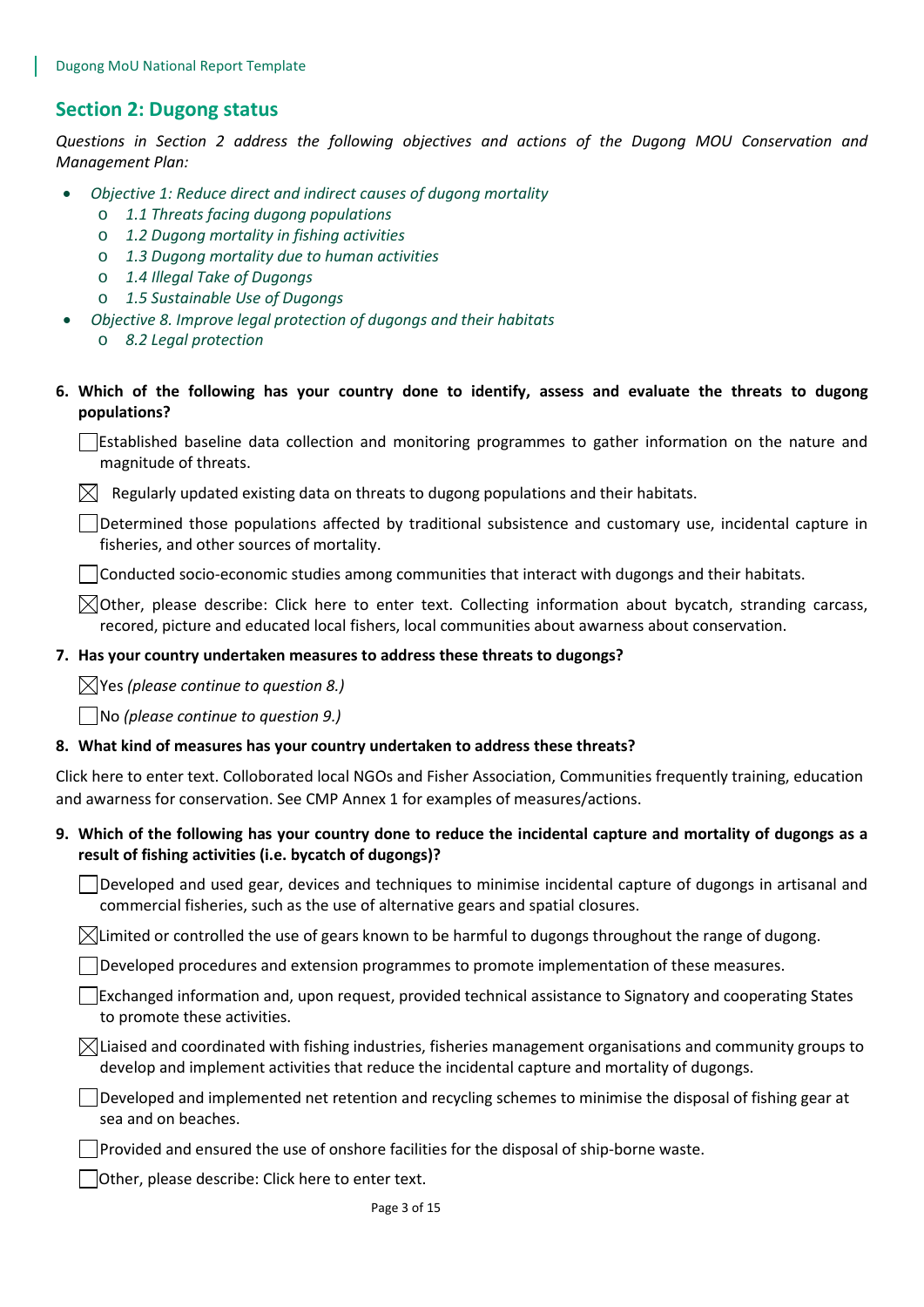## **10. Which of the following has your country done to reduce the incidental mortality of dugongs from other anthropogenic (human) activities?**

Assessed the level, location and impact of anthropogenic impacts on dugongs at ecologically relevant scales.

 $\boxtimes$ Reduced, as much as possible, all other human impacts on dugongs and their habitats in areas that sustain subsistence and/or customary use of dugongs.

 $\boxtimes$ Established appropriate management programmes to ensure that anthropogenic impacts are addressed, taking account of the temporal and spatial variability of dugong reproductive rates and other impacts on the species in a precautionary manner.

 $\bowtie$  Other, please describe: Colloborated Local NGO, CSO and Fishers to collect informations. Click here to enter text.

#### **11. Has your country undertaken actions to reduce and/or prevent the illegal take of dugongs?**

Yes *(please continue to question 12.)*

No *(please continue to question 13.)*

#### **12.What has your country done to prevent the illegal take of dugongs?**

Click here to enter text. Myanmar CITES Authority , Government Authority and other INGOs and NGOs regularly inspect at border and check points, also distribute information , poster to public transportation vehicle and local restaurents donot accept wildlife trafficking and selling things. See CMP Annex 1 for examples of measures/actions.

#### **13. Is customary and/or subsistence use of dugongs allowed in your country?**

Yes *(please continue to question 14.)*

No *(please continue to question 15.)*

#### **14.What has your country done to ensure that customary and/or subsistence use of dugongs is sustainable?**

Click here to enter text. Myanmar Government already acted Wildlife Laws. It is fully protected Dugong species. See CMP Annex 1 for examples of measures/actions.

#### **15.Are dugongs and/or their habitats granted legal protection in your country?**

Yes *(please continue to question 16.)*

No *(please continue to question 17.)*

## **16.What kind of legal protection are dugongs and/or their habitats granted and what measures has your country developed to review and, where necessary, strengthen legal protection of dugongs and their habitats?**

Click here to enter text. Forest Deprtment Acted Wildlife Laws. See CMP A. nnex 1 for examples of measures/actions.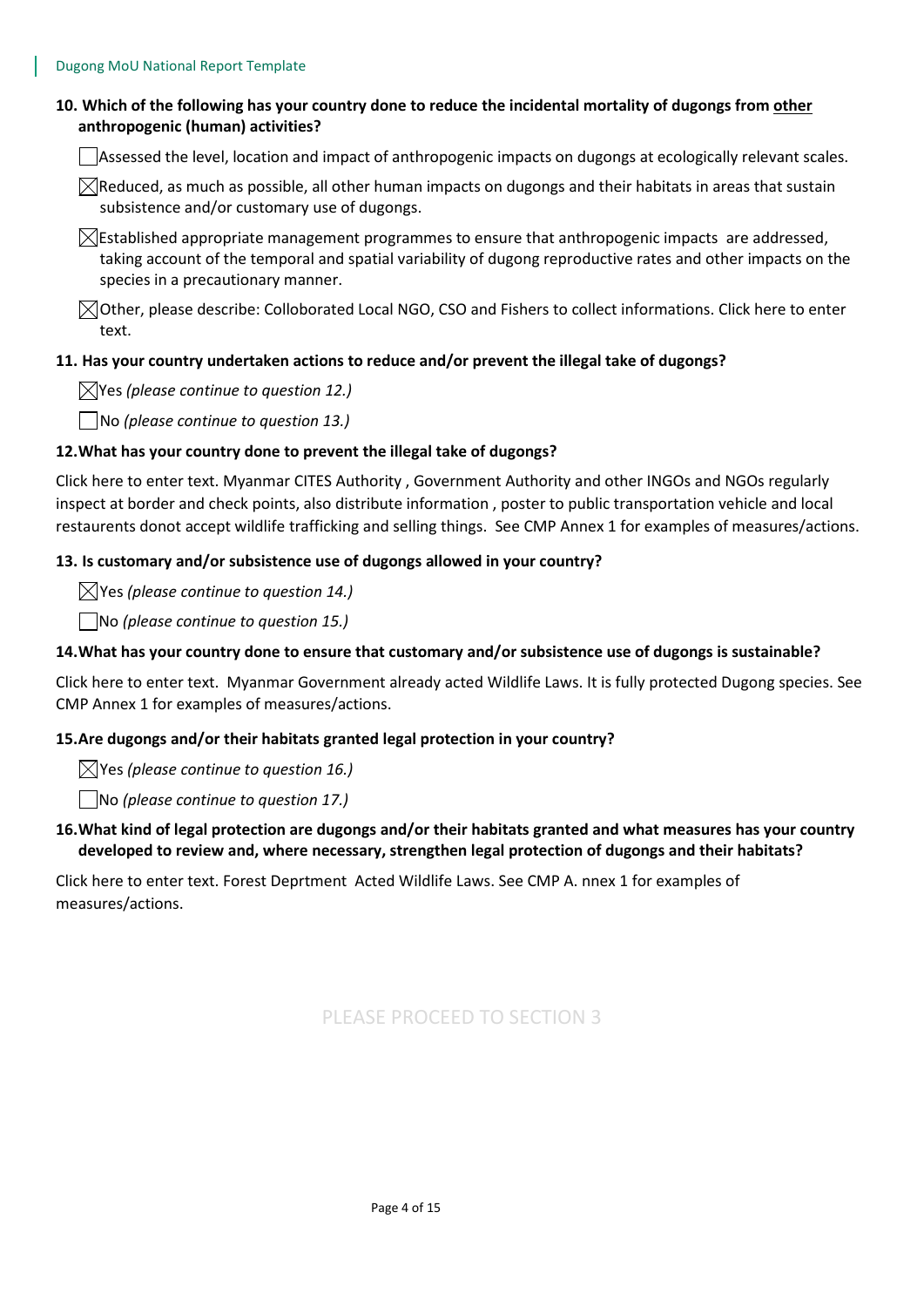## Section 3: Dugong habitats

*Questions in Section 3 address the following objectives and actions of the Dugong MOU Conservation and Management Plan:* 

- *Objective 3: Protect, conserve and manage habitats for dugong*
	- o *3.2 Protect dugong habitats*
	- o *3.3 Actions to address habitat loss*
	- o *3.4 Degraded dugong habitats*

#### **17. Which of the following has your country done to protect and conserve dugong habitats (such as seagrasses)?**

 $\boxtimes$  Designated and managed protected/conservation areas, sanctuaries or temporary exclusion zones in areas of critical habitat, or took other measures (e.g. modification of fishing gear, banning destructive fishing practices, restrictions on vessel traffic) to remove threats to such areas and involving the local community as much as possible.

 $\Box$  Developed incentives for adequate protection of areas of critical habitat outside protected areas.

Considered protecting dugong habitats as part of ecosystem based management (e.g., networks of marine protected areas).

 $\Box$  Assessed the environmental impact of marine and coastal development and other human activities on dugong populations and their habitats.

 $\Box$  Monitored and promoted the protection of water quality from land-based and maritime pollution, including marine debris, which may adversely affect dugongs and their habitats.

 $\vert \ \vert$  Strengthened the application of existing bans on the use of poisonous chemicals and explosives in the exploitation of marine resources.

Other, please describe: Deprtment of Fisheries and INGOs NGOs, local communities frequently held consultation workshops to identified Biodiversity Hotspot Areas and Fishery Habitat Areas for New Protected Areas (or) Local Management Areas . Click here to enter text.

## **18. Which of the following has your country done to address current degradation, and to reduce the risk of future degradation of dugong habitats (such as seagrasses)?**

 $\boxtimes$ Identified and enhanced recovery of degraded seagrass habitats used by dugongs.

 $\boxtimes$  Identified and enhanced recovery of degraded mangrove and coral reef habitats used by dugongs.

Undertook measures to restore degraded habitats.

 $\boxtimes$ Other, please describe: Department of Fisheries and INGOs, NGOs, Universities collect informations about Dugong and seagrass bed at Myanmar Coastal for future plans of Protection and Conservation. a Click here to enter text.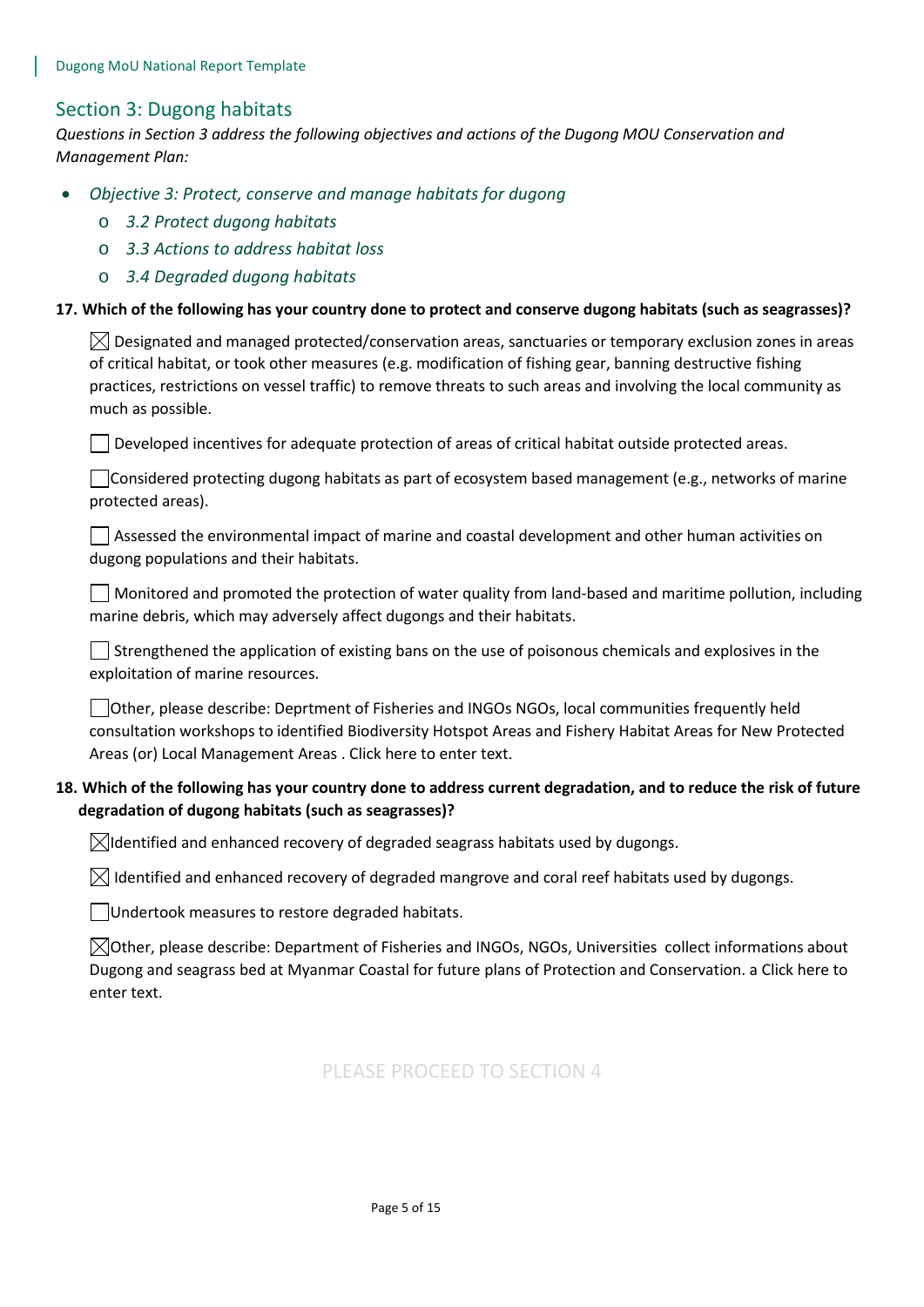## Section 4: Research and Monitoring

*Questions in Section 4 address the following objectives and actions of the Dugong MOU Conservation and Management Plan:* 

- *Objective 2. Improve understanding through research and monitoring* 
	- o *2.1 Dugong Populations and Habitats*
	- o *2.2 Dugong Research*
	- o *2.3 Data Collection and Analysis*
- *Objective 3: Protect, conserve and manage habitats for dugong*
	- o *3.1 Dugong Habitat Mapping*
- *Objective 4: Improve understanding of dugong habitats through research and monitoring*
	- o *4.1 Research of Habitats*

## **19.What has your country done to determine the distribution and abundance of dugong populations to provide a base for future conservation efforts and actions?**

Click here to enter text. Department of Fisheries are one of the Signitory State of CMS and actively colloborated with CMS workshop , meeting also want to colloborate other signitory state for research & monitoring, and available funding from CMS. See CMP Annex 1 for examples of measures/actions.

#### **20.Which of the following has your country done to conduct research and monitoring into dugongs?**

 $\Box$ Initiated and/or continued long-term monitoring of priority dugong populations at appropriate spatial scales.

 $\Box$ Identified migratory routes through the use of techniques such as genetic studies and/or satellite tracking where appropriate.

 $\Box$  Carried out studies on dugong population dynamics and survival rates.

 $\boxtimes$ Promoted the use of traditional ecological knowledge in research and management studies, where possible.

 $\boxtimes$  Involved local communities in research and monitoring programmes, with training as required.

 $\Box$  Periodically reviewed and evaluated research and monitoring activities.

 $\Box$  Identified and included priority research and monitoring needs in regional and sub-regional action plans.

 $\Box$  Conducted collaborative studies and monitoring of genetic identity, conservation status, migrations, and other biological and ecological aspects of dugongs.

 $\boxtimes$  Other, please describe: Department of Fisheries want to conduct frequently (or) regularly research & monitoring program, now collect information through coastal fisheries offices, DoF had Lack of Budget . and Click here to enter text.

#### **21. Does your country collect data on dugongs?**

 $\boxtimes$  Yes (please continue to question 22.)

No *(please continue to question 23.)*

#### **22.What kind of data does your country collect on dugongs and how is it analysed?**

Information collection from local coastal fishers bycatch and stranding carcsss. Then reported toCMS. Click here to enter text. See CMP Annex 1 for examples of measures/actions.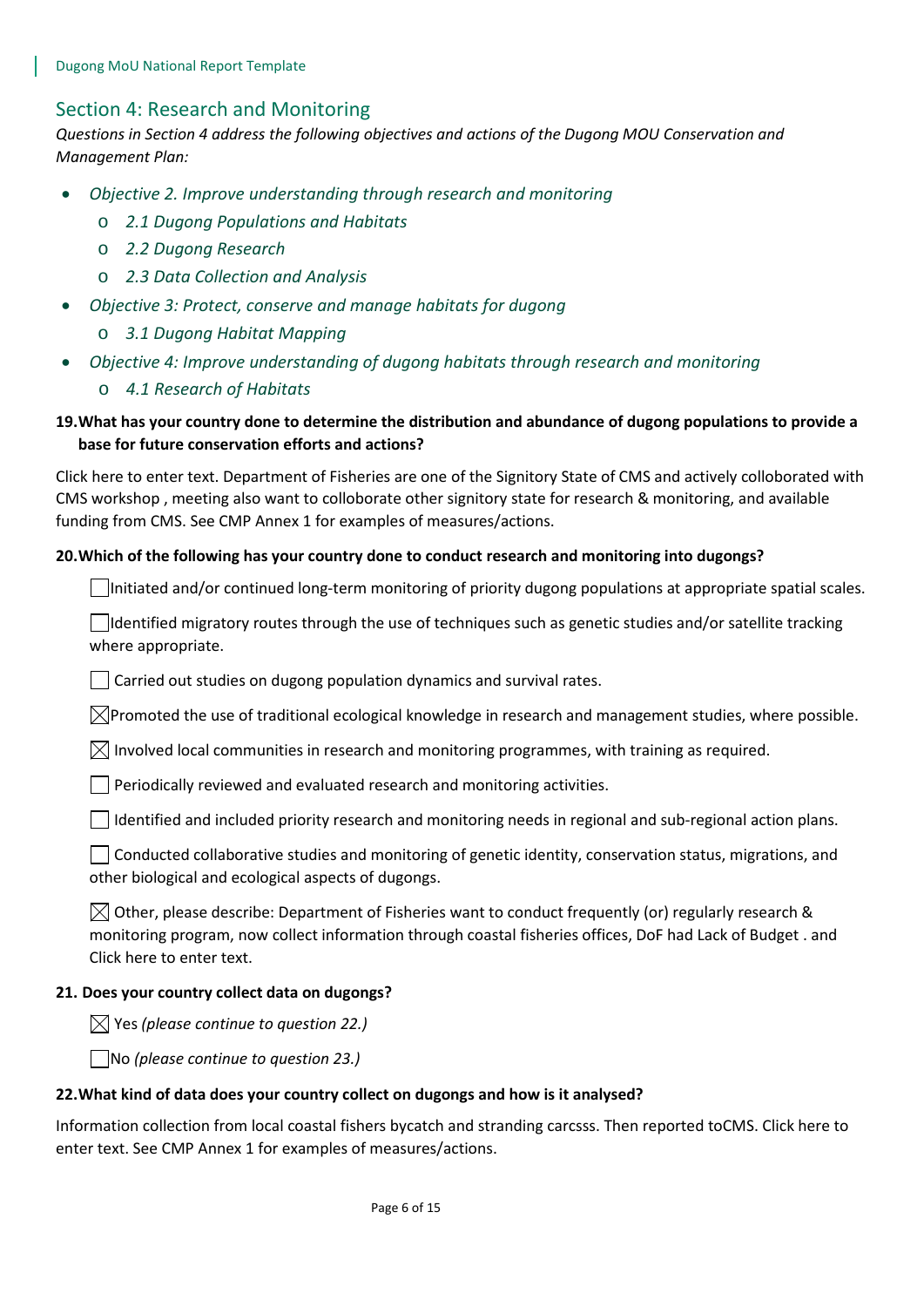| 23. Which of the following has your country done to conduct research and monitoring into important dugong |
|-----------------------------------------------------------------------------------------------------------|
| habitats (such as seagrasses)?                                                                            |

 $\boxtimes$  Conducted baseline studies or gathered secondary information on dugong habitats using cost effective techniques where possible, including community-based monitoring.

Initiated and/or continued long-term monitoring of priority dugong habitats.

 $\boxtimes$  Promoted the use of traditional ecological knowledge in research and management studies, where possible.

 $\boxtimes$  Involved local communities in research and monitoring programmes with training as required.

Periodically reviewed and evaluated research and monitoring activities.

Identified and included priority research and monitoring needs in regional and sub-regional action plans.

Other, please describe: To colloborated local NGOs, local Fihersand local Communities to collect informations and distribute qwarness to local fishers. Click here to enter text.

## **24. Has your country undertaken any identification and mapping of important dugong habitats (such as seagrasses)?**

Yes *(please continue to question 25.)*

No *(please continue to question 26.)*

#### **25.What kind of identification and mapping of dugong habitats has your country undertaken?**

DoF and Wildlife Conservation Society, WCS (USA) now established Marine Conservation Program at Myanmar , the program also protected marine cetacean. See CMP Annex 1 for examples of measures/actions.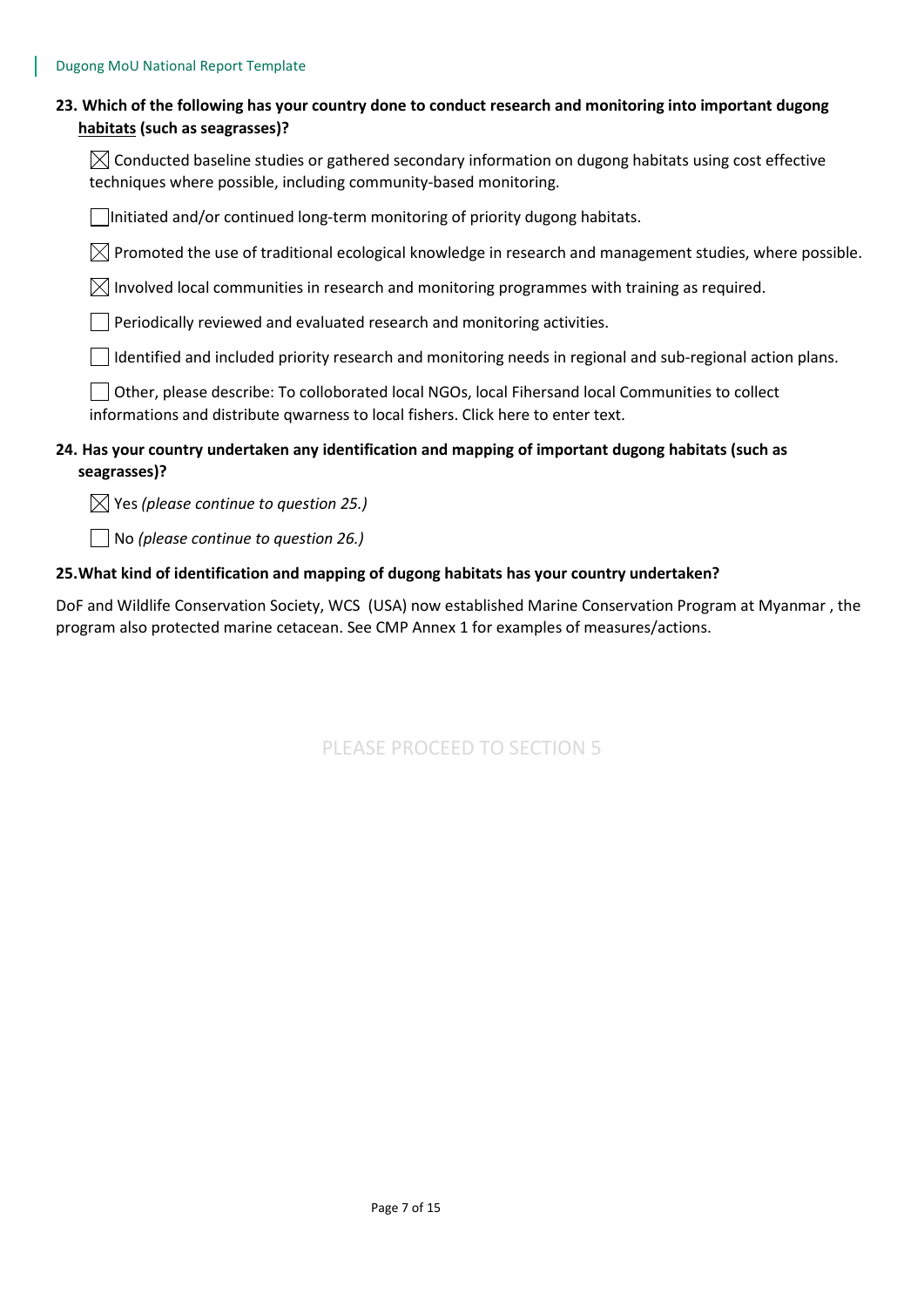## Section 5: Dugong conservation

*Questions in Section 5 address the following objectives and actions of the Dugong MOU Conservation and Management Plan:* 

- *Objective 5: Raise awareness of dugong conservation*
	- o *5.1 Information programmes*
	- o *5.2 Encourage local community participation*

## **26. Which of the following has your country done to establish education, awareness and information programmes?**

 $\boxtimes$  Collected, developed, coordinated and disseminated education materials (e.g. dedicated regional website).

| $\boxtimes$ Identified key persons/champions to help disseminate messages about the need to conserve dugongs and |  |
|------------------------------------------------------------------------------------------------------------------|--|
| their habitats.                                                                                                  |  |

 $\boxtimes$  Established community learning/information centres.

 $\Box$  Developed and implemented mass media information programmes.

 $\Box$  Developed and conducted focused education and awareness programmes for target groups (e.g. policy makers, teachers, schools, fishing communities, subsistence and customary users, media).

 $\Box$  Encouraged the incorporation of dugong biology and conservation issues into school curricula.

 $\Box$  Organised special events related to dugong conservation and biology (e.g. Dugong Day, Year of the Dugong, symposia, and community education workshops).

 $\boxtimes$  Promoted public participation in conservation activities.

Involved stakeholders, including key policymakers, subsistence and customary users, and local communities in particular, in planning and implementation of conservation and management measures.

 $\boxtimes$  Encouraged the participation of government institutions, intergovernmental organisations, the private sector and the general community (e.g. students, volunteers, fishing communities, local communities) in research, conservation and management efforts.

 $\Box$  Implemented, where appropriate, incentive schemes to encourage public participation (e.g. T-shirts, public acknowledgement and certificates).

## **27. What specifically has your country done to encourage local communities to actively participate in conservation efforts?**

Click here to enter text. Department of Fisheries Officials frequently held workshop/training for local fishers and local communities for education and awarness also strand banner for conservation. See CMP Annex 1 for examples of measures/actions.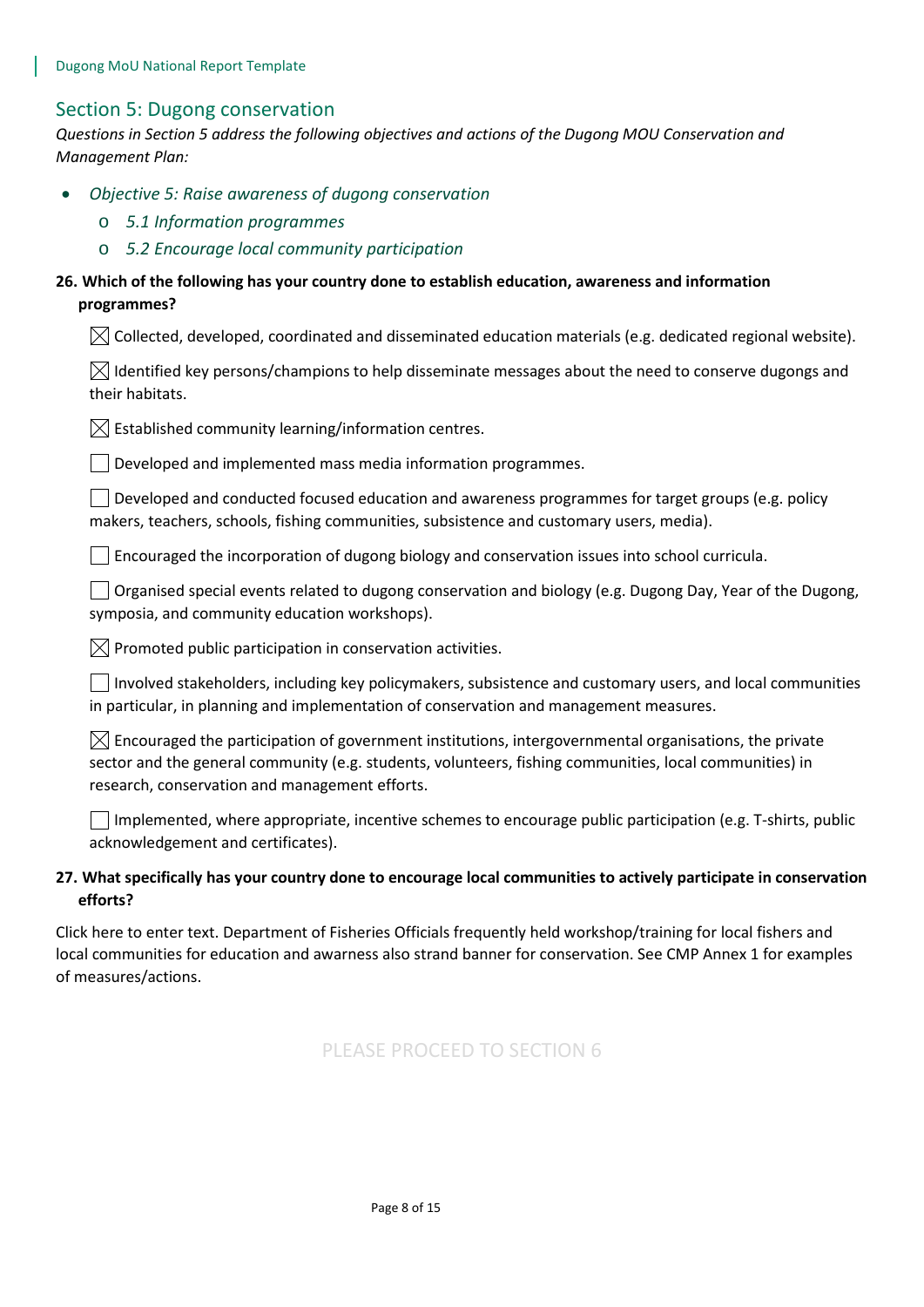## Section 6: Cooperation

*Questions in Section 6 address the following objectives and actions of the Dugong MOU Conservation and Management Plan:* 

- *Objective 6: Enhance national, regional and international cooperation*
	- o *6.1 Combat illegal trade*
	- o *6.2 Information exchange*
	- o *6.3 Improve coordination*
	- o *6.4 Database*
- *Objective 8: Improve legal protection of dugongs and their habitats*
	- o *8.1 Incorporation into national legislation*
- *Objective 9: Enhance national, regional and international cooperation on capacity building*
	- o *9.1 Promote capacity building*

## **28. Which of the following has your country done in order to collaborate with and assist Range States to combat illegal international trade of dugongs and dugong related products?**

Encouraged Signatory States, that have not already done so, to become Parties to the Convention on International Trade in Endangered Species of Wild Fauna and Flora (CITES).

 $\boxtimes$  Reviewed at a national level, compliance with obligations under CITES relating to illegal international trade in dugong parts or products.

 $\Box$  Facilitated better compliance with CITES through training of relevant authorities in cooperation with other Signatory States, the CITES Secretariat and other relevant organisations.

 $\boxtimes$  Identified routes of international illegal trade through monitoring, and sought cooperation to take action to prevent, deter and, where possible, eliminate it.

 $\boxtimes$  Other, please describe: Myanmar CITES Authority colloborated INGOs NGOs and Government Armed Forces such as Border Polices, Army check point s for regulary inspection. Click here to enter text.

## **29. What has your country done to work collaboratively with dugong Range States to combat illegal domestic and/or regional trade of dugongs and dugong related products?**

Click here to enter text. Myanmar CITES Authority colloborated Myanmar Neighbour Countries border check points for traffiking illegal wildlife trade. See CMP Annex 1 for examples of measures/actions.

## **30.Which of the following has your country undertaken to cooperate in enforcement activities relating to the illegal trade of dugongs and dugong related products?**

 $\Box$  Exchanged and discussed information on compliance and illegal trade issues at regular intervals, such as through annual reporting to the MOU Secretariat and at meetings of the Signatory States.

 $\boxtimes$  Identified, prevented, deterred and, where possible, eliminated domestic illegal trade through monitoring, implementation of legislation, identification of gaps in enforcement capabilities, and training of enforcement officers.

 $\boxtimes$  Other, please describe: Myanmar Authority had strictly prohibited wildlife trade and trafficking also anounced at local media, and distributed poster at important places. Click here to enter text.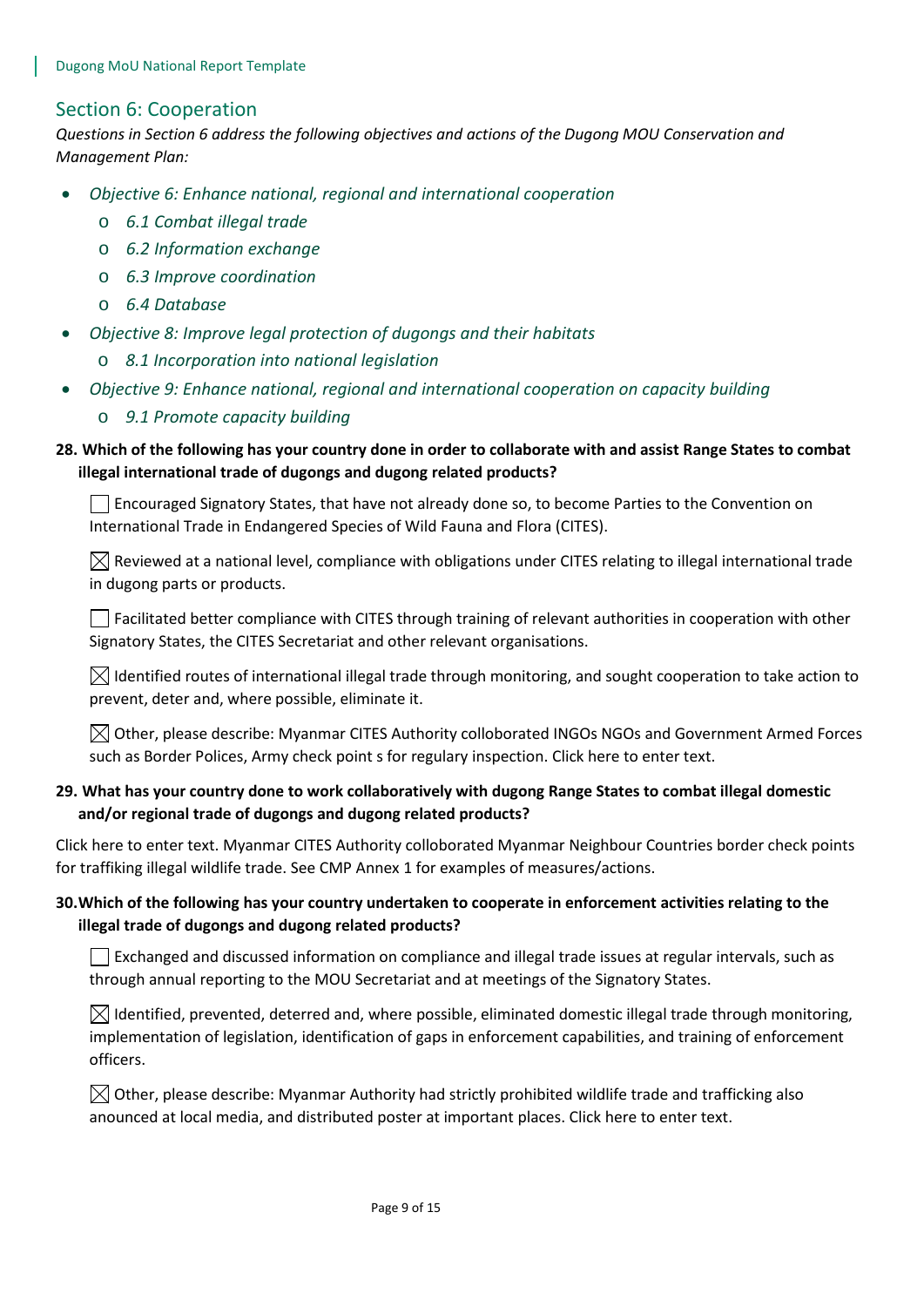| 31. Which of the following has your country done to develop and implement mechanisms for effective exchange |
|-------------------------------------------------------------------------------------------------------------|
| of information?                                                                                             |

I Identified and strengthened existing mechanisms for cooperation at the regional and sub-regional level.

 $\Box$  Developed a website and/or newsletter to facilitate networking and exchange of information.

 $\Box$  Developed a web-based information resource for dugong conservation (including data on populations, migration, on-going projects) based on the IUCN website.

 $\Box$  Regularly updated a directory of experts and organisations concerned with dugong conservation.

Developed networks for cooperative management of shared populations, within or across sub-regions, and where appropriate, formalise cooperative management arrangements.

 $\Box$  Cooperated where possible in the establishment of transboundary marine protected areas using ecological rather than political boundaries.

 $\boxtimes$  Developed a streamlined format for reporting and exchanging information (through the MOU Secretariat and among Signatory States) on the state of dugong conservation at the national level.

 $\boxtimes$  Encouraged Signatory States to become contracting parties to global fisheries agreements such as the UN Fish Stocks Agreement (1995) and the FAO Compliance Agreement (1993) and to implement the FAO Code of Conduct for Responsible Fisheries (1995).

 $\boxtimes$  Established relationships with regional fisheries bodies with a view to obtaining data on incidental capture and encourage them to adopt dugong conservation measure within Exclusive Economic Zones (EEZ) and territorial waters.

 $\boxtimes$  Determined the most appropriate methods for information and expertise among nations, scientific institutions, non-governmental and international organisations, in order to develop and implement best practice approaches to the conservation of dugongs and their habitats.

Exchanged at regular intervals scientific and technical information and expertise among nations, scientific institutions, non-governmental and international organisations, in order to develop and implement best practice approaches to conservation of dugongs and their habitats.

 $\boxtimes$  Disseminated traditional knowledge on dugongs, their habitats and traditional practices for conservation and management in a culturally appropriate manner.

 $\bowtie$  Updated data on dugong populations of regional interest on a regular basis (e.g. country status reports).

 $\boxtimes$  Other, please describe: Myanmar one of the ASEAN Countries member of SEAFDEC, so DoF colloborate member countries also actively participated regional workshop, meeting, present the ststus of Dugong and seagrass condition. Click here to enter text.

## **32. Which of the following has your country done to improve coordination among government and nongovernment sectors and communities in the conservation of dugongs and their habitats?**

 $\boxtimes$  Reviewed the roles and responsibilities of government agencies related to the conservation and management of dugongs and their habitats.

 $\Box$  Designated a lead agency responsible for coordinating national dugong conservation and management policy.

 $\boxtimes$  Identified non-governmental organisations with an interest in dugong conservation and management.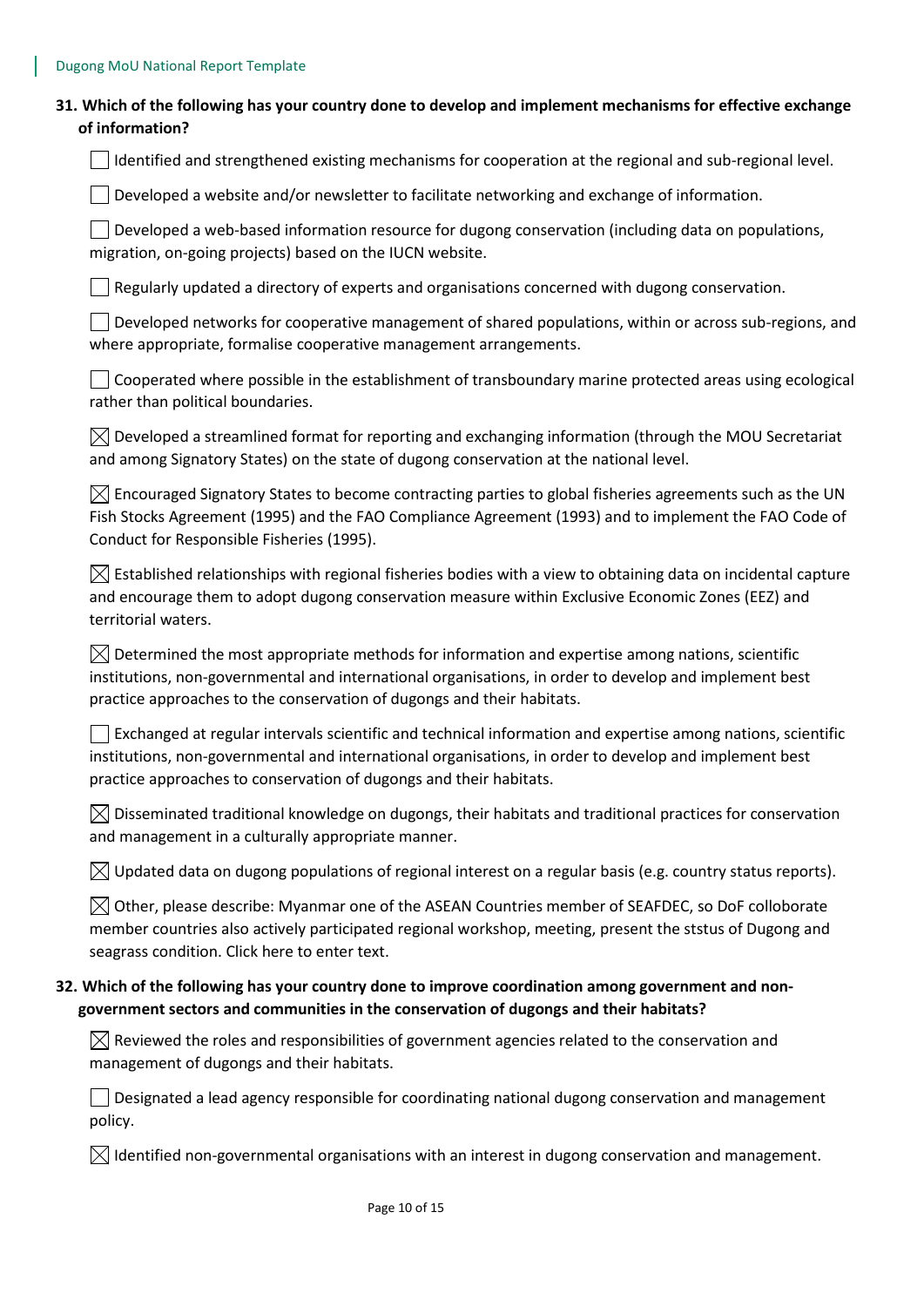$\boxtimes$  Encouraged cooperation within and among government and non-government sectors, including through the development and/or strengthening of national networks.

 $\bowtie$  Other, please describe: Department of Fisheries is the most conpetent authority of Dugong and seagrass conservation, so DoF is leading agency of Dugong Conservation in Myanmar, Click here to enter text.

#### **33. What has your country done to develop and implement a regional database of relevant information in relation to dugong conservation and management?**

Click here to enter text. See CMP Annex 1 for examples of measures/actions.

#### **34.Which of the following has your country done to encourage Range/Signatory States to incorporate dugong and habitat conservation and protection measures into national legislation?**

 $\boxtimes$  Encouraged MOU Signatory States that have not already done so to become Parties to the Convention on Migratory Species (CMS).

Encouraged the establishment of legislation to protect dugongs and their habitats while recognising existing traditional management systems.

 $\Box$  Reviewed domestic policies and laws to address gaps or impediments to dugong conservation.

 $\Box$  Ensured corporate sanctions for harming dugongs or destroying habitat.

 $\Box$  Trained law enforcement authorities.

 $\boxtimes$  Raised public awareness to boost surveillance for reporting of illegal activities.

 $\boxtimes$  Other, please describe: Forest Department already acted THe Wildlife Protection Laws, it is fully covered and fully protected Dugong species, Click here to enter text.

## **35. Which of the following has your country done to promote capacity building at all levels to strengthen conservation measures?**

 $\boxtimes$  Identified needs for capacity-building in terms of human resources, knowledge and facilities.

 $\boxtimes$  Provided and/or coordinated training (e.g. through workshops) in conservation and management techniques for dugongs and their habitats to relevant agencies, individuals and local communities.

 $\boxtimes$  Developed partnerships with universities, research institutions, non-government organisations, training bodies and other relevant organisations to support capacity building initiatives.

Identified, assessed, developed and implemented training programmes for local communities, nongovernment organisations, community-based organisations, media, enforcement officers, policy makers, law makers and decision makers.

Enhanced capacity at all levels to develop and undertake joint research programmes on dugong and their habitats.

 $\Box$  Organised forums (local, national and regional as appropriate) with the involvement of all relevant stakeholders to enable knowledge sharing and capacity building.

 $\vert \ \vert$  Provided training on development, implementation and monitoring of community rehabilitation programmes.

 $\boxtimes$  Supported local communities and relevant national organisations with necessary basic equipment and facilities to enable protection, conservation and management of dugong and their habitats.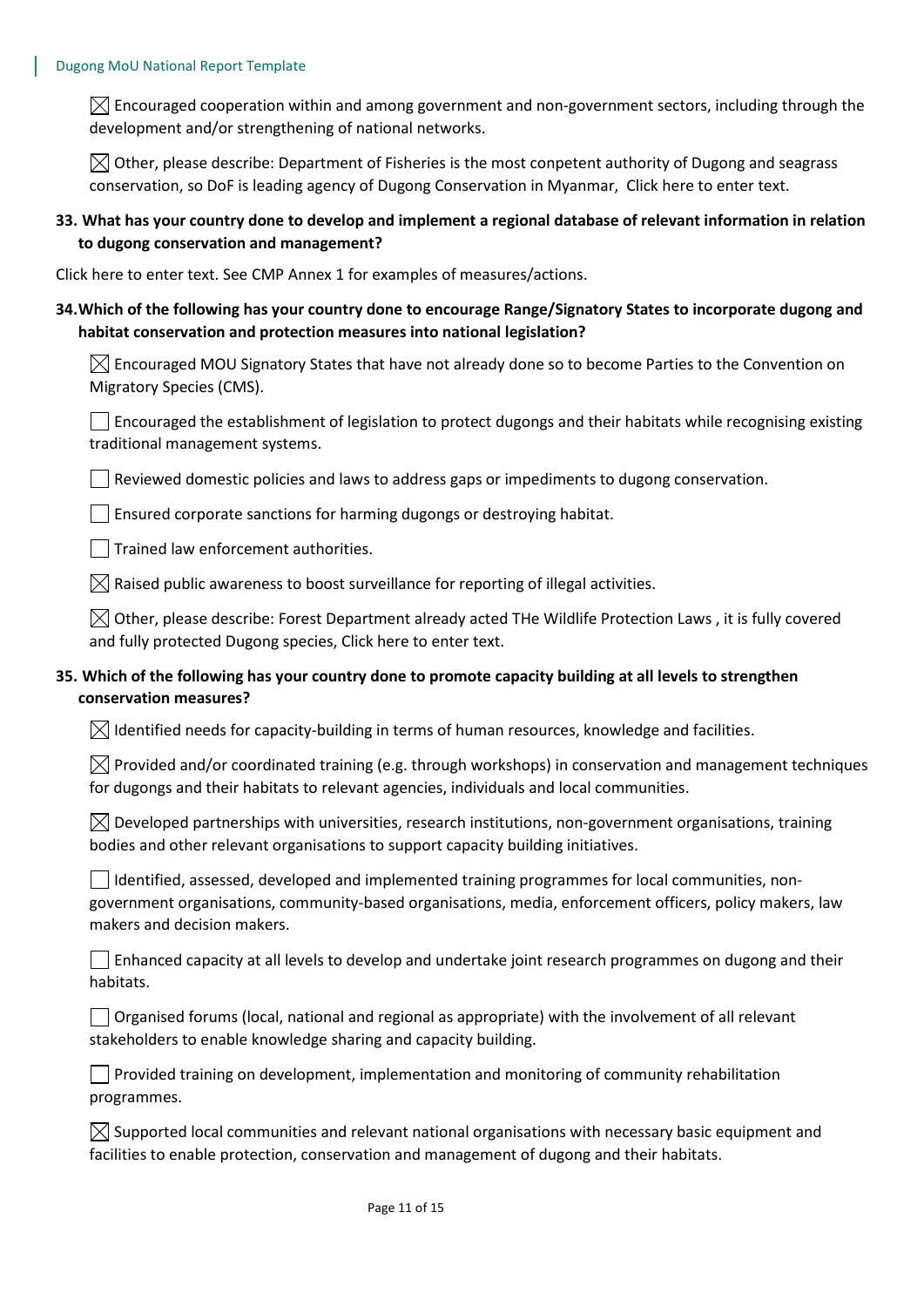$\boxtimes$  Other, please describe: Department of Fisheries, and its Scientist frequently training to local fishers and communities, sometimes freelance biologist conducted training and awareness program to Ecotourism Tourism Guide at Hotel and Tourism Training Schools. Click here to enter text.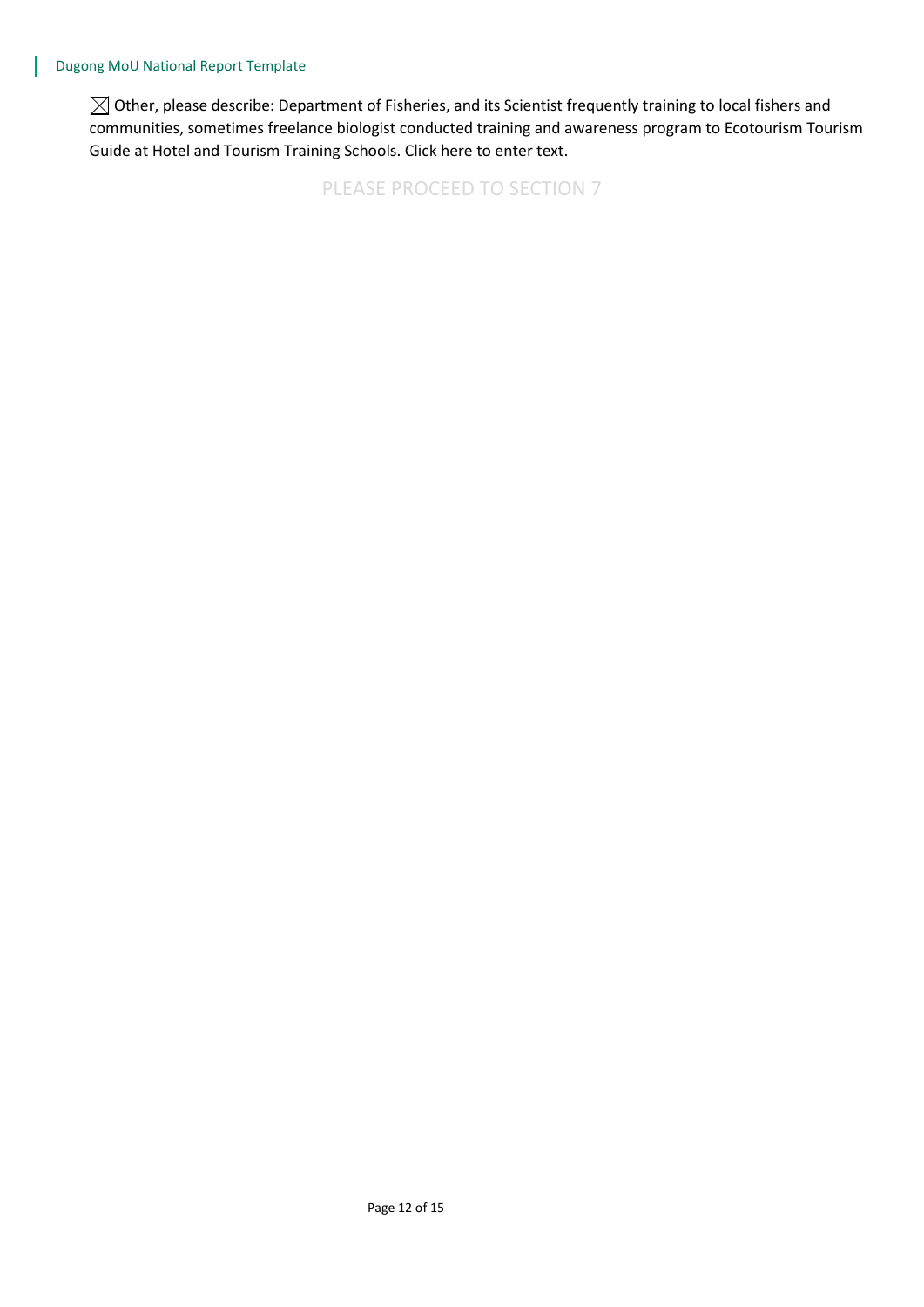## Section 7: Implementation of the MOU

*Questions in Section 7 address the following objectives and actions of the Dugong MOU Conservation and Management Plan:* 

- *Objective 7: Promote implementation of the MOU*
	- o *7.1 Encourage participation in the MOU*
	- o *7.2 Support the Secretariat*
	- o *7.3 Seek resources*
	- o *7.4 Synergies with other conventions*

#### **36. Which of the following has your country done to encourage all Range States to participate in the MOU and its conservation and management activities?**

 $\boxtimes$  Encouraged non-Signatory States to sign the MOU.

 $\Box$  Arranged regional and sub-regional workshops involving non-Signatory States to raise awareness of the MOU.

 $\boxtimes$  Other, please describe: When we atten CMS Signatory State Meeting, we encourage other state represents to signed MoU with CMS, sharing knowledge what we had done in Myanmar. Click here to enter text.

## **37. What, if anything, has your country done to support the Dugong MOU Secretariat to ensure the objectives of the CMP are met?**

Click here to enter text. We want to support CMS objectives and also fully protected Dugong and it seagrass bed along the coast of Myanmar, but lack of budget and unsurtain circumstance of the funding from donar agencies, DoF had fulfill CMS request endorsement and other agreement of Myanmar Authority. See CMP Annex 1 for examples of measures/actions.

## **38.Which of the following actions has your country undertaken to seek resources that support the implementation of the Dugong MOU (at either a national or international level)?**

 $\boxtimes$  Prioritised conservation and management activities for funding.

 $\Box$  Explored funding options with governments and other donors (such as the Asian Development Bank, World Bank, UNDP, European Union, UNEP, GEF).

 $\boxtimes$  Solicited funding and other contributions from industries that have impacts on dugongs and their habitats (e.g. fisheries, tourism, oil industry, real estate).

 $\Box$  Explored international funding support and other incentives for Signatory States that effectively manage populations.

Other, please describe: DoF are always seeking funding and also experties for Dugong and Seagrass Conservation, the Freelance Myanmar Scientists , Biologists looking forward to colloborate International Organization INGOs, Foreign Universities, Science and Institutes , Organization to get funding for fully resaerch and monitoring and population estamate of Myanmar Dugong and Seagrass Bed for Conservation. Manmar is one of the first signatory stste of Dugong and Seagrass Conservation, one decade ago, it is still lack of Funding to estimate the population also far away for research and monitoring, but Dugong are still occurance at Myanmar coastal water. Click here to enter text.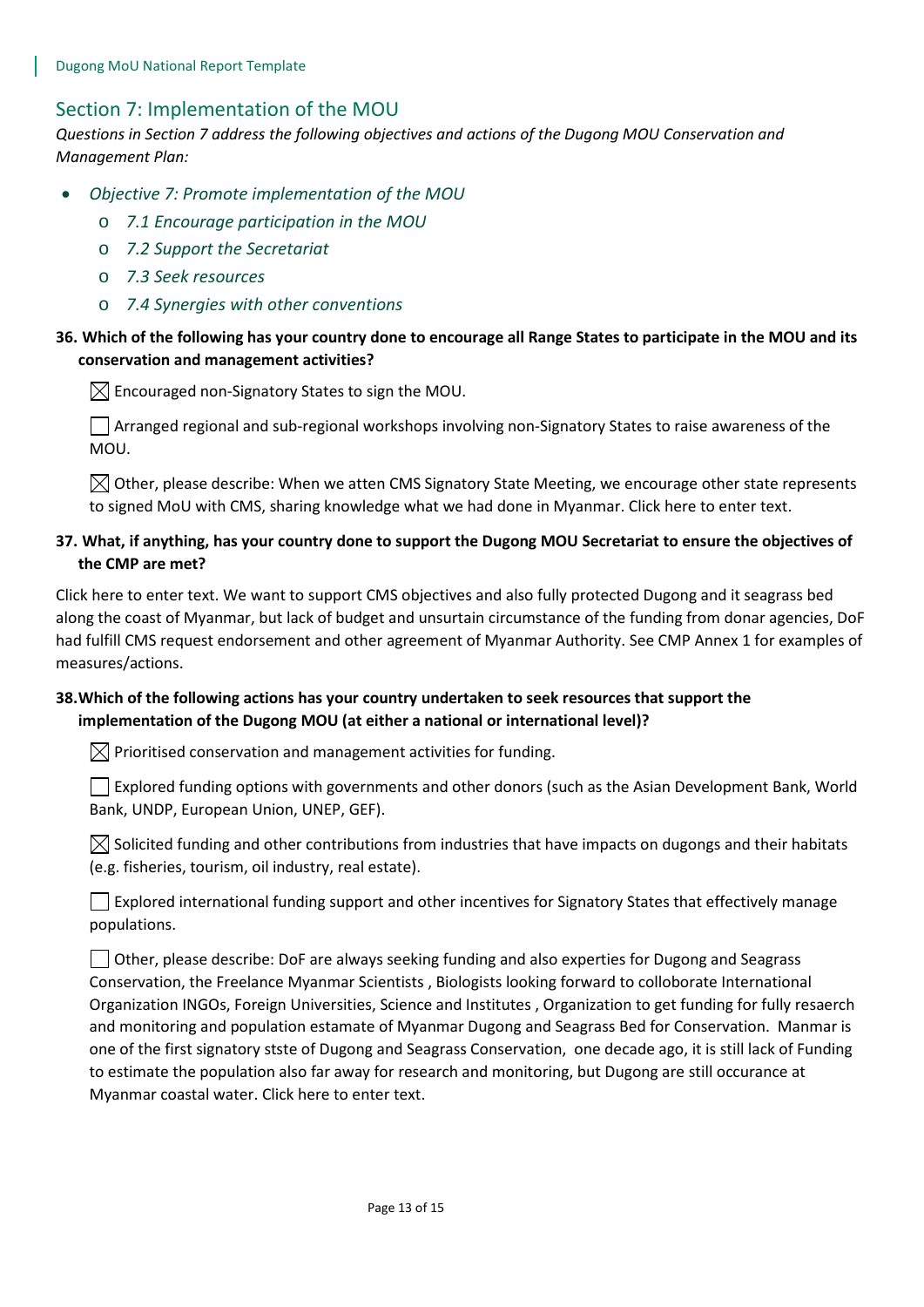## **39.What, if anything, has your country done to create links and develop synergies with other relevant regional conservation conventions, MOUs and agreements?**

Click here to enter text. We are welcome to all regional conservations agencies for Dugong and it Seagrass bed assessment survey and future conservation. See CMP Annex 1 for examples of measures/actions.